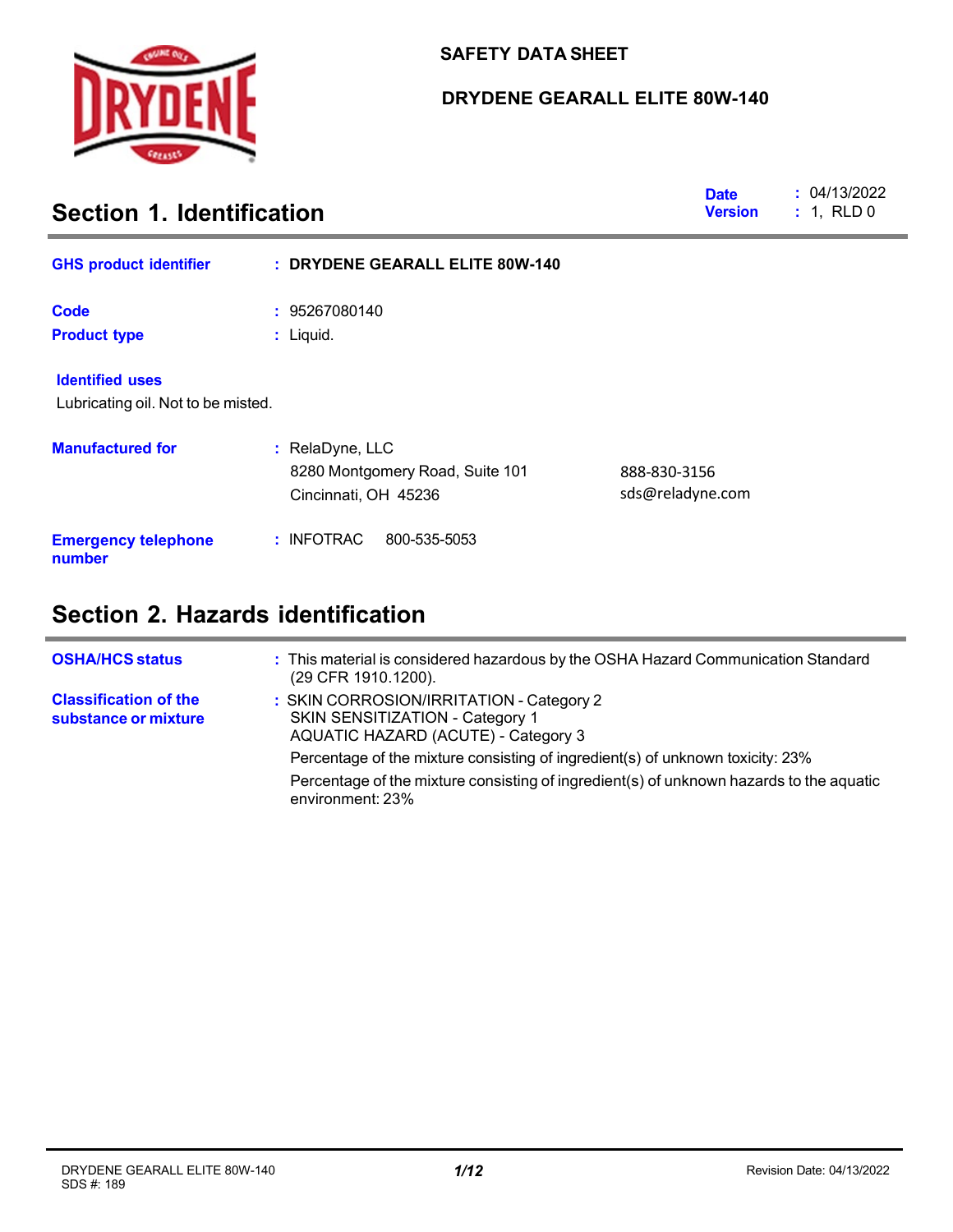| <b>GHS label elements</b>                  |                                                                                                                                                                                                                                                                                                                                                                |
|--------------------------------------------|----------------------------------------------------------------------------------------------------------------------------------------------------------------------------------------------------------------------------------------------------------------------------------------------------------------------------------------------------------------|
| <b>Hazard pictograms</b>                   |                                                                                                                                                                                                                                                                                                                                                                |
| <b>Signal word</b>                         | : Warning                                                                                                                                                                                                                                                                                                                                                      |
| <b>Hazard statements</b>                   | : H315 - Causes skin irritation.<br>H317 - May cause an allergic skin<br>reaction.<br>H402 - Harmful to aquatic life.                                                                                                                                                                                                                                          |
| <b>Precautionary statements</b>            |                                                                                                                                                                                                                                                                                                                                                                |
| <b>Prevention</b>                          | : P280 - Wear protective gloves.                                                                                                                                                                                                                                                                                                                               |
|                                            | P273 - Avoid release to the environment.                                                                                                                                                                                                                                                                                                                       |
|                                            | P261 - Avoid breathing vapor.                                                                                                                                                                                                                                                                                                                                  |
|                                            | P264 - Wash hands thoroughly after handling.                                                                                                                                                                                                                                                                                                                   |
|                                            | P272 - Contaminated work clothing should not be allowed out of the workplace.                                                                                                                                                                                                                                                                                  |
| <b>Response</b>                            | : P302+352, P321 - IF ON SKIN: Wash with plenty of soap and water. Continue to rinse for<br>at least 20 minutes. Get medical attention if symptoms occur.                                                                                                                                                                                                      |
|                                            | P362+P364 - Take off contaminated clothing. Wash contaminated clothing before reuse.                                                                                                                                                                                                                                                                           |
|                                            | P332+P317 - If skin irritation occurs: Get medical attention.                                                                                                                                                                                                                                                                                                  |
|                                            | P333+P313 - If skin irritation or rash occurs: Wash with plenty of soap and water. Remove<br>contaminated clothing and shoes. Wash contaminated clothing thoroughly with water before<br>removing it, or wear gloves. Continue to rinse for at least 20 minutes. Get medical<br>attention. In the event of any complaints or symptoms, avoid further exposure. |
| <b>Storage</b>                             | : Not applicable.                                                                                                                                                                                                                                                                                                                                              |
| <b>Disposal</b>                            | : P501 - Dispose of contents and container in accordance with all local, regional,<br>national and international regulations.                                                                                                                                                                                                                                  |
| <b>Hazards not otherwise</b><br>classified | : None known.                                                                                                                                                                                                                                                                                                                                                  |

# **Section 3. Composition/information on ingredients**

| Substance/mixture                       | : Mixture          |
|-----------------------------------------|--------------------|
| <b>Other means of</b><br>identification | $:$ Not available. |
| <b>CAS</b> number/other identifiers     |                    |
| <b>CAS number</b>                       | : Not applicable.  |

|  |  | <b>CAS NUMBER</b> |  |
|--|--|-------------------|--|
|  |  |                   |  |

- 
- **Product code :** FGO

### **United States**

| Ingredient name                                                           |           | <b>CAS number</b> |
|---------------------------------------------------------------------------|-----------|-------------------|
| Butene, homopolymer (products derived from either/or But-1-ene/But-2-ene) | $30 - 60$ | 9003-29-6         |
| Long-chain alkyl amine                                                    | $0.1 - 1$ |                   |
| Long-chain alkenyl amine                                                  | $0.1 - 7$ |                   |

Any concentration shown as a range is to protect confidentiality or is due to batch variation.

**There are no additional ingredients present which, within the current knowledge of the supplier and in the concentrations applicable, are**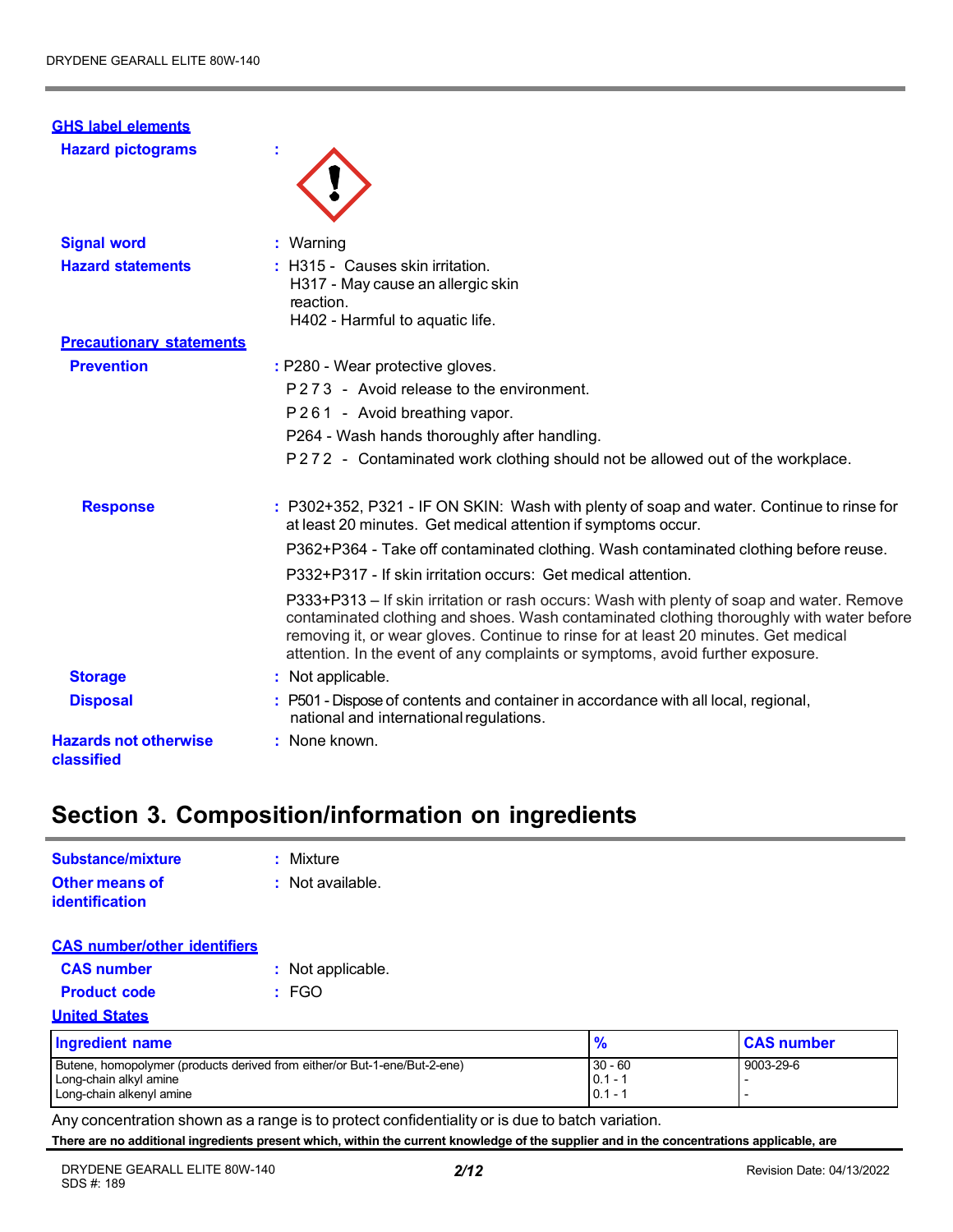**Occupational exposure limits, if available, are listed in Section 8.**

# **Section 4. First aid measures**

|                     | <b>Description of necessary first aid measures</b>                                                                                                                                                                                                                                                                                                                                                                                                                                          |
|---------------------|---------------------------------------------------------------------------------------------------------------------------------------------------------------------------------------------------------------------------------------------------------------------------------------------------------------------------------------------------------------------------------------------------------------------------------------------------------------------------------------------|
| <b>Eye contact</b>  | : Immediately flush eyes with plenty of water, occasionally lifting the upper and lower<br>eyelids. Check for and remove any contact lenses. Continue to rinse for at least 20<br>minutes. Get medical attention.                                                                                                                                                                                                                                                                           |
| <b>Inhalation</b>   | : Remove victim to fresh air and keep at rest in a position comfortable for breathing. If<br>not breathing, if breathing is irregular or if respiratory arrest occurs, provide artificial<br>respiration or oxygen by trained personnel. It may be dangerous to the person providing<br>aid to give mouth-to-mouth resuscitation. If unconscious, place in recovery position and<br>get medical attention immediately. Maintain an open airway. Get medical attention if<br>symptoms occur. |
| <b>Skin contact</b> | : Wash with plenty of soap and water. Remove contaminated clothing and shoes. Wash<br>contaminated clothing thoroughly with water before removing it, or wear gloves.<br>Continue to rinse for at least 20 minutes. Get medical attention if symptoms occur.                                                                                                                                                                                                                                |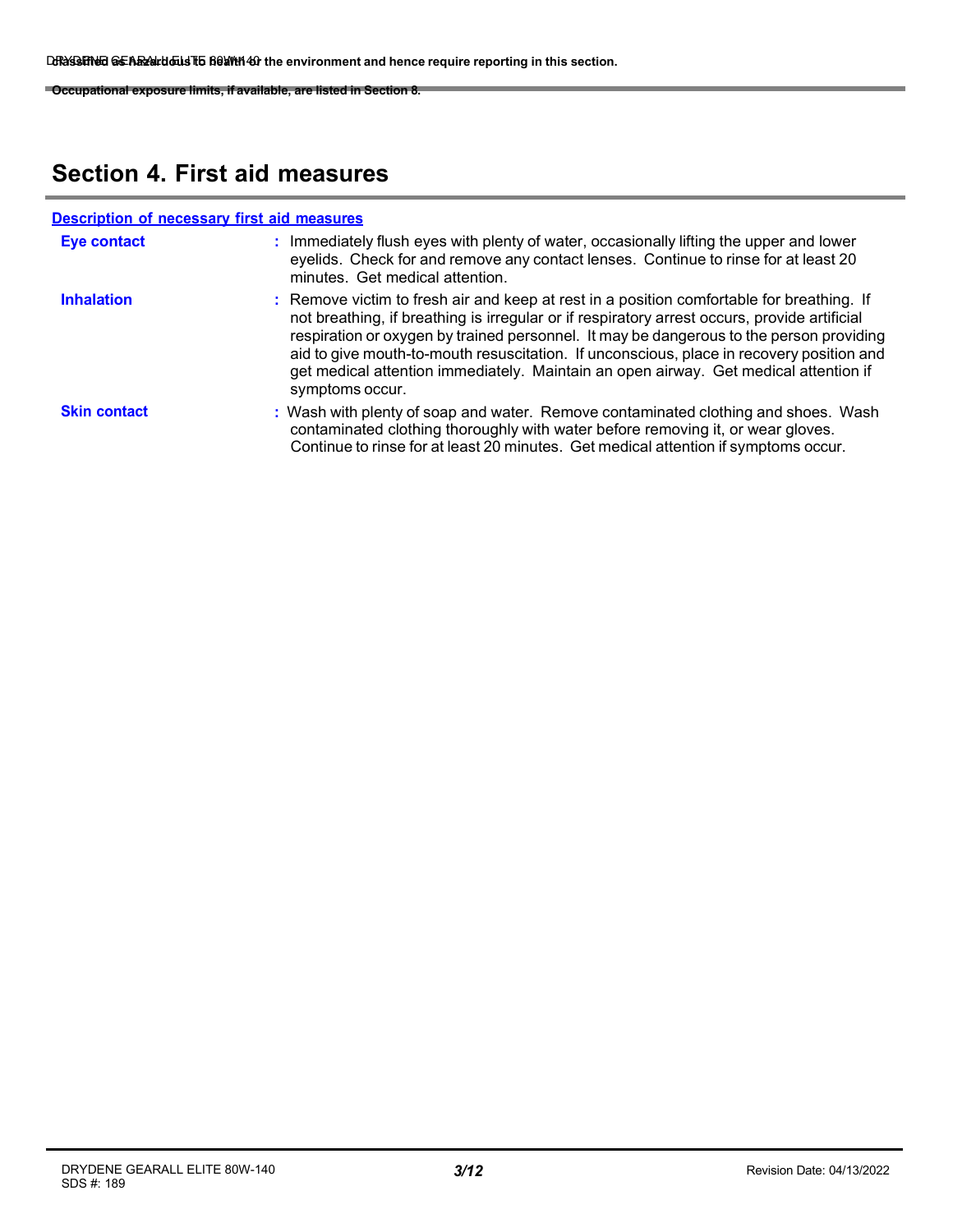| <b>Ingestion</b>                      | : Wash out mouth with water. If material has been swallowed and the exposed person is<br>conscious, give small quantities of water to drink. Stop if the exposed person feels sick<br>as vomiting may be dangerous. Do not induce vomiting unless directed to do so by<br>medical personnel. If vomiting occurs, the head should be kept low so that vomit does<br>not enter the lungs. Get medical attention if adverse health effects persist or are severe.<br>Never give anything by mouth to an unconscious person. Get medical attention if<br>symptoms occur. |
|---------------------------------------|----------------------------------------------------------------------------------------------------------------------------------------------------------------------------------------------------------------------------------------------------------------------------------------------------------------------------------------------------------------------------------------------------------------------------------------------------------------------------------------------------------------------------------------------------------------------|
|                                       | <b>Most important symptoms/effects, acute and delayed</b>                                                                                                                                                                                                                                                                                                                                                                                                                                                                                                            |
| <b>Potential acute health effects</b> |                                                                                                                                                                                                                                                                                                                                                                                                                                                                                                                                                                      |
| Eye contact                           | : Causes serious eye irritation.                                                                                                                                                                                                                                                                                                                                                                                                                                                                                                                                     |
| <b>Inhalation</b>                     | : No known significant effects or critical hazards.                                                                                                                                                                                                                                                                                                                                                                                                                                                                                                                  |
| <b>Skin contact</b>                   | : Causes skin irritation. May cause an allergic skin reaction.                                                                                                                                                                                                                                                                                                                                                                                                                                                                                                       |
| <b>Ingestion</b>                      | : Irritating to mouth, throat and stomach.                                                                                                                                                                                                                                                                                                                                                                                                                                                                                                                           |
| <b>Over-exposure signs/symptoms</b>   |                                                                                                                                                                                                                                                                                                                                                                                                                                                                                                                                                                      |
| <b>Eye contact</b>                    | : Adverse symptoms may include the following:<br>pain or irritation<br>watering<br>redness                                                                                                                                                                                                                                                                                                                                                                                                                                                                           |
| <b>Inhalation</b>                     | : No known significant effects or critical hazards.                                                                                                                                                                                                                                                                                                                                                                                                                                                                                                                  |

| <b>Skin contact</b> | : Adverse symptoms may include the following: |
|---------------------|-----------------------------------------------|
|                     | irritation                                    |
|                     | redness                                       |

**Ingestion :** No known significant effects or critical hazards.

## **Indication of immediate medical attention and special treatment needed, if necessary**

| <b>Notes to physician</b>         | : Treat symptomatically. Contact poison treatment specialist immediately if large<br>quantities have been ingested or inhaled.                                                                                                                                        |
|-----------------------------------|-----------------------------------------------------------------------------------------------------------------------------------------------------------------------------------------------------------------------------------------------------------------------|
| <b>Specific treatments</b>        | : No specific treatment.                                                                                                                                                                                                                                              |
| <b>Protection of first-aiders</b> | : No action shall be taken involving any personal risk or without suitable training. It may<br>be dangerous to the person providing aid to give mouth-to-mouth resuscitation. Wash<br>contaminated clothing thoroughly with water before removing it, or wear gloves. |

**See toxicological information (Section 11)**

# **Section 5. Fire-fighting measures**

| <b>Extinguishing media</b>                           |                                                                                                                                                                                  |
|------------------------------------------------------|----------------------------------------------------------------------------------------------------------------------------------------------------------------------------------|
| <b>Suitable extinguishing</b><br>media               | : Use an extinguishing agent suitable for the surrounding fire.                                                                                                                  |
| Unsuitable extinguishing<br>media                    | : None known.                                                                                                                                                                    |
| <b>Specific hazards arising</b><br>from the chemical | : This material is harmful to aquatic life. Fire water contaminated with this material must<br>be contained and prevented from being discharged to any waterway, sewer or drain. |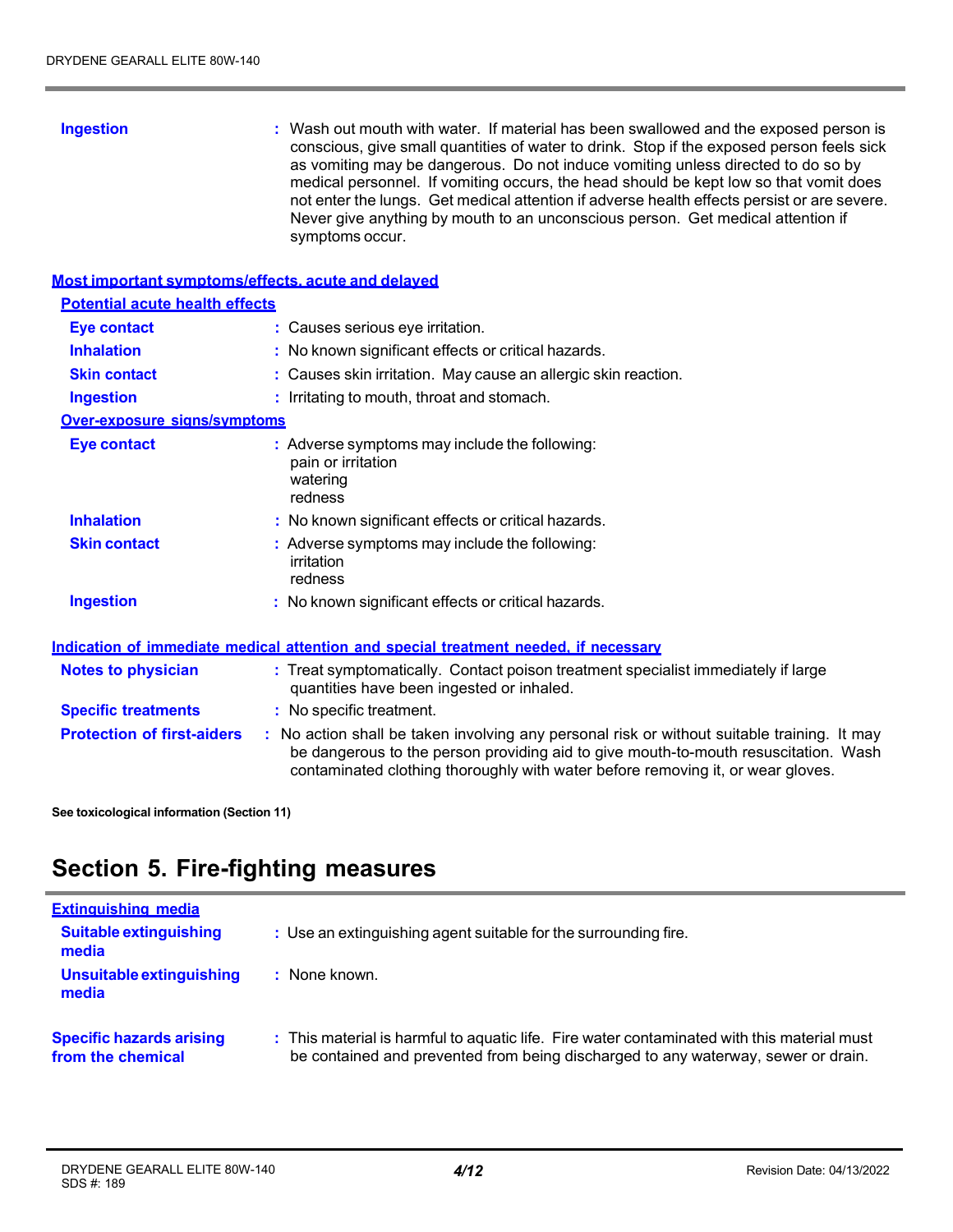| <b>Hazardous thermal</b><br>decomposition products       | : Decomposition products may include the following materials:<br>carbon dioxide<br>carbon monoxide                                                                       |
|----------------------------------------------------------|--------------------------------------------------------------------------------------------------------------------------------------------------------------------------|
| <b>Special protective actions</b><br>for fire-fighters   | : No special protection is required.                                                                                                                                     |
| <b>Special protective</b><br>equipment for fire-fighters | : Fire-fighters should wear appropriate protective equipment and self-contained breathing<br>apparatus (SCBA) with a full face-piece operated in positive pressure mode. |

## **Section 6. Accidental release measures**

|                                                       | Personal precautions, protective equipment and emergency procedures                                                                                                                                                                                                                                                             |  |  |  |
|-------------------------------------------------------|---------------------------------------------------------------------------------------------------------------------------------------------------------------------------------------------------------------------------------------------------------------------------------------------------------------------------------|--|--|--|
| For non-emergency<br>personnel                        | : Do not touch or walk through spilled material. Avoid breathing vapor or mist. Provide<br>adequate ventilation. Wear appropriate respirator when ventilation is inadequate. Put<br>on appropriate personal protective equipment.                                                                                               |  |  |  |
| <b>For emergency responders :</b>                     | If specialised clothing is required to deal with the spillage, take note of any information<br>in Section 8 on suitable and unsuitable materials. See also the information in "For non-<br>emergency personnel".                                                                                                                |  |  |  |
| <b>Environmental precautions</b>                      | : Avoid dispersal of spilled material and runoff and contact with soil, waterways, drains<br>and sewers. Inform the relevant authorities if the product has caused environmental<br>pollution (sewers, waterways, soil or air). Water polluting material. May be harmful to<br>the environment if released in large quantities. |  |  |  |
| Methods and materials for containment and cleaning up |                                                                                                                                                                                                                                                                                                                                 |  |  |  |
| <b>Spill</b>                                          | : Stop leak if without risk. Move containers from spill area. Approach release from<br>upwind. Prevent entry into sewers, water courses, basements or confined areas. Wash<br>coillages into an effluent treatment plant or presented as follows. Contain and collect                                                           |  |  |  |

spillages into an effluent treatment plant or proceed as follows. Contain and collect spillage with non-combustible, absorbent material e.g. sand, earth, vermiculite or diatomaceous earth and place in container for disposal according to local regulations (see Section 13). Dispose via a licensed waste disposal contractor. Contaminated absorbent material may pose the same hazard as the spilled product. Note: see Section 1 for emergency contact information and Section 13 for waste disposal.

# **Section 7. Handling and storage**

| <b>Precautions for safe handling</b>             |                                                                                                                                                                                                                                                                                                                                                                                                                                                                                                                                                                                                    |
|--------------------------------------------------|----------------------------------------------------------------------------------------------------------------------------------------------------------------------------------------------------------------------------------------------------------------------------------------------------------------------------------------------------------------------------------------------------------------------------------------------------------------------------------------------------------------------------------------------------------------------------------------------------|
| <b>Protective measures</b>                       | : Put on appropriate personal protective equipment (see Section 8). Persons with a<br>history of skin sensitization problems should not be employed in any process in which<br>this product is used. Do not get in eyes or on skin or clothing. Do not ingest. Avoid<br>breathing vapor or mist. Avoid release to the environment. Keep in the original<br>container or an approved alternative made from a compatible material, kept tightly<br>closed when not in use. Empty containers retain product residue and can be hazardous.<br>Avoid contact with used product. Do not reuse container. |
| <b>Advice on general</b><br>occupational hygiene | : Eating, drinking and smoking should be prohibited in areas where this material is<br>handled, stored and processed. Workers should wash hands and face before eating,<br>drinking and smoking. Remove contaminated clothing and protective equipment before<br>entering eating areas. See also Section 8 for additional information on hygiene<br>measures.                                                                                                                                                                                                                                      |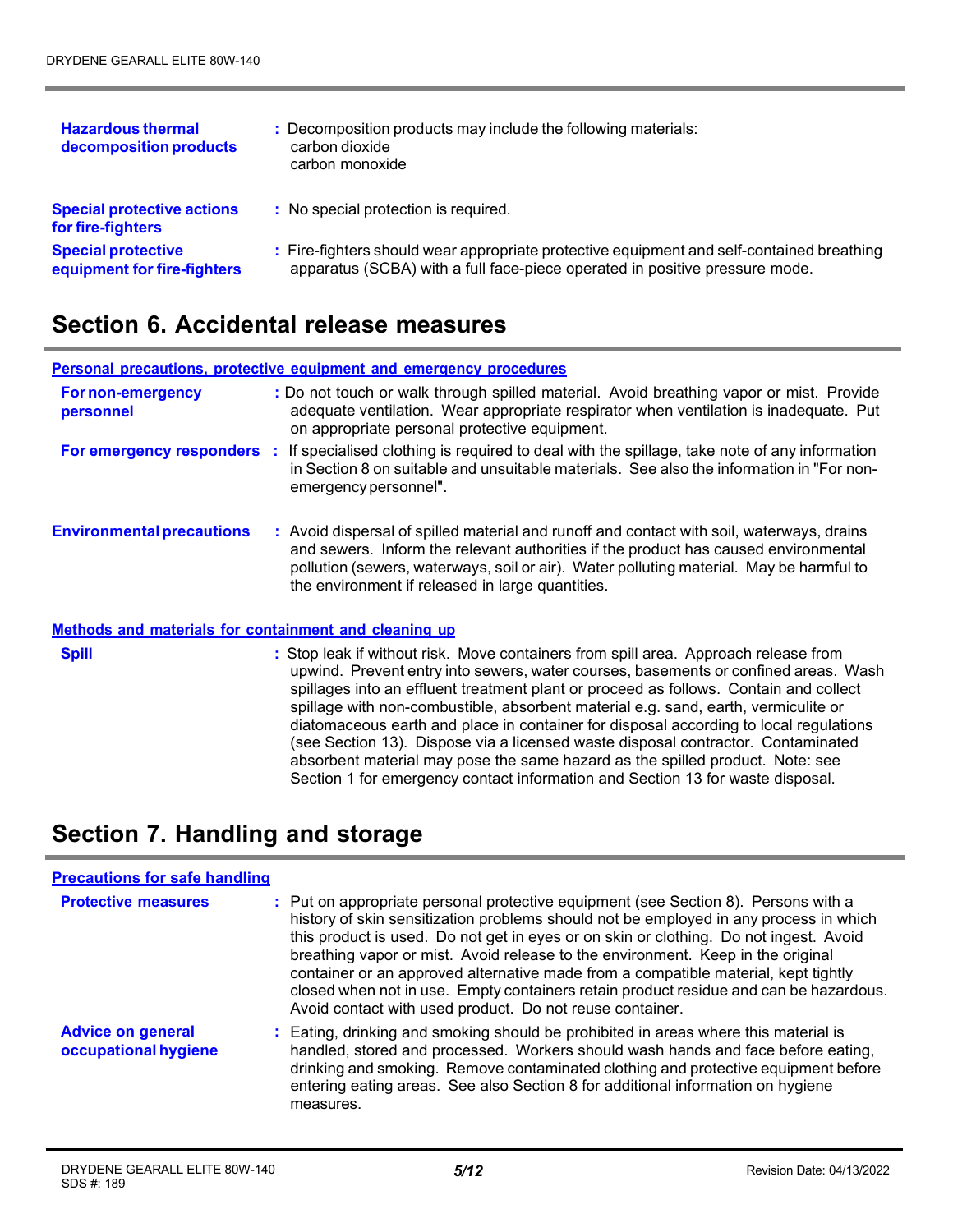#### **Conditions for safe storage, including any incompatibilities :** Store in accordance with local regulations. Store in original container protected from direct sunlight in a dry, cool and well-ventilated area, away from incompatible materials (see Section 10) and food and drink. Keep container tightly closed and sealed until ready for use. Containers that have been opened must be carefully resealed and kept upright to prevent leakage. Do not store in unlabeled containers. Use appropriate containment to avoid environmental contamination.

## **Section 8. Exposure controls/personal protection**

#### **Control parameters**

#### **Occupational exposure limits**

**Under conditions which may generate mists, the following exposure limits are recommended: ACGIH TLV TWA: 5 mg/m³ ; STEL: 10 mg/m³.**

| <b>Appropriate engineering</b><br><b>controls</b> | : Good general ventilation should be sufficient to control worker exposure to airborne<br>contaminants.                                                                                                                                                                                                                                                                                                                       |
|---------------------------------------------------|-------------------------------------------------------------------------------------------------------------------------------------------------------------------------------------------------------------------------------------------------------------------------------------------------------------------------------------------------------------------------------------------------------------------------------|
| <b>Environmental exposure</b><br><b>controls</b>  | : Emissions from ventilation or work process equipment should be checked to ensure<br>they comply with the requirements of environmental protection legislation.                                                                                                                                                                                                                                                              |
| <b>Individual protection measures</b>             |                                                                                                                                                                                                                                                                                                                                                                                                                               |
| <b>Hygiene measures</b>                           | : Wash hands, forearms and face thoroughly after handling chemical products, before<br>eating, smoking and using the lavatory and at the end of the working period.<br>Appropriate techniques should be used to remove potentially contaminated clothing.<br>Contaminated work clothing should not be allowed out of the workplace. Ensure that<br>eyewash stations and safety showers are close to the workstation location. |
| <b>Eye/face protection</b>                        | : Safety eyewear complying with an approved standard should be used when a risk<br>assessment indicates this is necessary to avoid exposure to liquid splashes, mists,<br>gases or dusts. If contact is possible, the following protection should be worn, unless<br>the assessment indicates a higher degree of protection: chemical splash goggles.                                                                         |
| <b>Skin protection</b>                            |                                                                                                                                                                                                                                                                                                                                                                                                                               |
| <b>Hand protection</b>                            | : Chemical-resistant, impervious gloves complying with an approved standard should be<br>worn at all times when handling chemical products if a risk assessment indicates this is<br>necessary.                                                                                                                                                                                                                               |
| <b>Body protection</b>                            | : Personal protective equipment for the body should be selected based on the task being<br>performed and the risks involved and should be approved by a specialist before<br>handling this product.                                                                                                                                                                                                                           |
| <b>Other skin protection</b>                      | : Appropriate footwear and any additional skin protection measures should be selected<br>based on the task being performed and the risks involved and should be approved by a<br>specialist before handling this product.                                                                                                                                                                                                     |
| <b>Respiratory protection</b>                     | : Use a properly fitted, air-purifying or supplied air respirator complying with an approved<br>standard if a risk assessment indicates this is necessary. Respirator selection must be<br>based on known or anticipated exposure levels, the hazards of the product and the safe<br>working limits of the selected respirator.                                                                                               |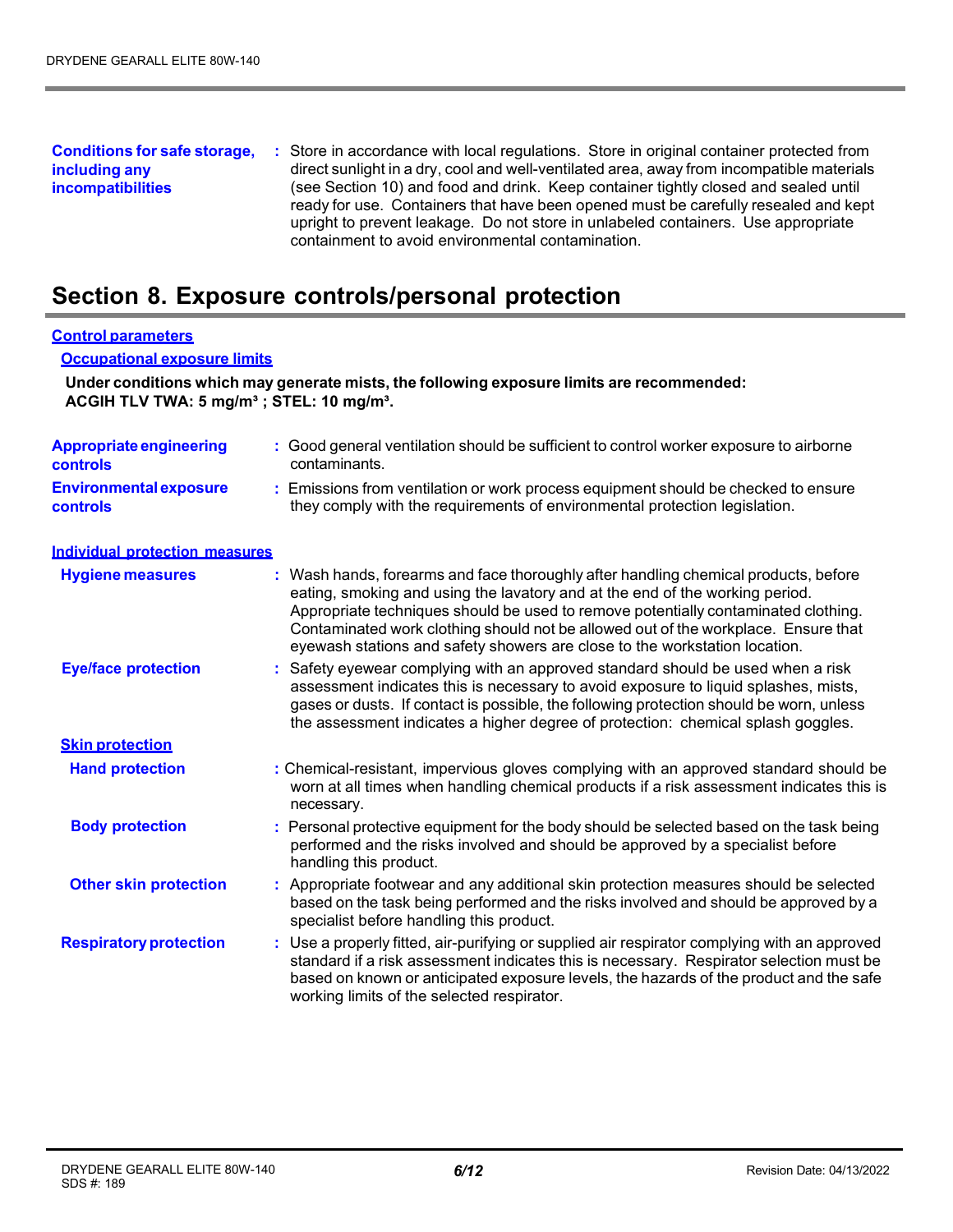# **Section 9. Physical and chemical properties**

| <u>Appearance</u>                                 |                                                                                                                               |
|---------------------------------------------------|-------------------------------------------------------------------------------------------------------------------------------|
| <b>Physical state</b>                             | : Liquid. [Clear.]                                                                                                            |
| <b>Color</b>                                      | : Yellow.                                                                                                                     |
| Odor                                              | Mild sulfur.                                                                                                                  |
| <b>Odor threshold</b>                             | : Not available.                                                                                                              |
| рH                                                | : Not available.                                                                                                              |
| <b>Melting point / Pour point</b>                 | : -40°C (-40°F)                                                                                                               |
| <b>Boiling point</b>                              | Not available.                                                                                                                |
| <b>Flash point</b>                                | Open cup: 218°C (424.4°F) [Cleveland.]                                                                                        |
| <b>Evaporation rate</b>                           | : Not available.                                                                                                              |
| <b>Flammability (solid, gas)</b>                  | : Not available.                                                                                                              |
| Lower and upper explosive<br>(flammable) limits   | : Not available.                                                                                                              |
| <b>Vapor pressure</b>                             | $:$ Not available.                                                                                                            |
| <b>Vapor density</b>                              | Not available.                                                                                                                |
| <b>Relative density</b>                           | : 0.89                                                                                                                        |
| <b>Solubility</b>                                 | Not available.                                                                                                                |
| <b>Partition coefficient: n-</b><br>octanol/water | : Not available.                                                                                                              |
| <b>Auto-ignition temperature</b>                  | : Not available.                                                                                                              |
| <b>Decomposition temperature</b>                  | $:$ Not available.                                                                                                            |
| <b>Viscosity</b>                                  | : Kinematic: 0.264 cm <sup>2</sup> /s (26.4 cSt) (100 $^{\circ}$ C)<br>Kinematic: 2.576 cm <sup>2</sup> /s (257.6 cSt) (40°C) |

# **Section 10. Stability and reactivity**

| <b>Reactivity</b>                            | : No specific test data related to reactivity available for this product or its ingredients.              |
|----------------------------------------------|-----------------------------------------------------------------------------------------------------------|
| <b>Chemical stability</b>                    | : The product is stable.                                                                                  |
| <b>Possibility of hazardous</b><br>reactions | : Under normal conditions of storage and use, hazardous reactions will not occur.                         |
| <b>Conditions to avoid</b>                   | : No specific data.                                                                                       |
| <b>Incompatible materials</b>                | : Reactive or incompatible with the following materials: oxidizing materials.                             |
| <b>Hazardous decomposition</b><br>products   | : Under normal conditions of storage and use, hazardous decomposition products should<br>not be produced. |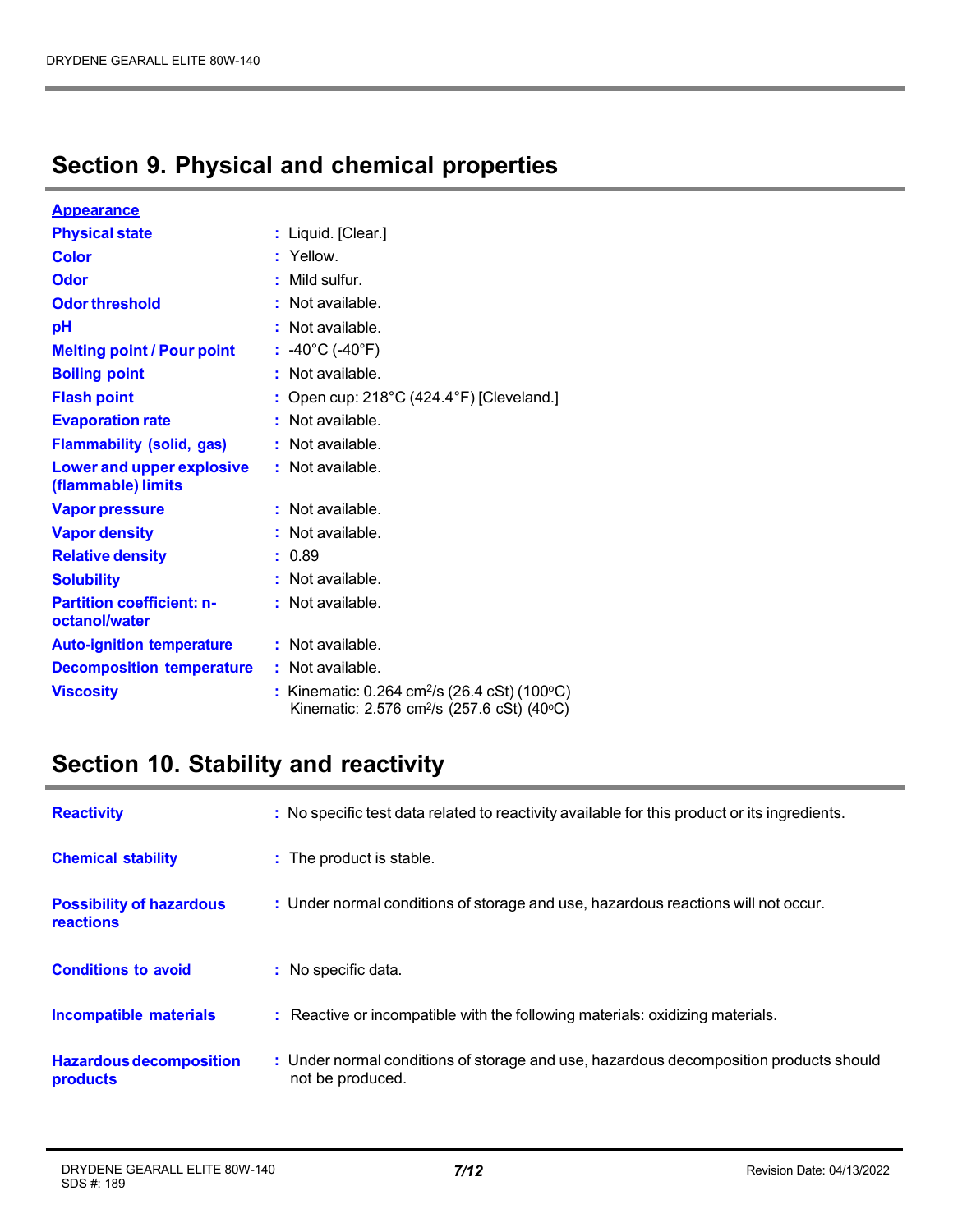# **Section 11. Toxicological information**

| Information on toxicological effects                                                                                                       |                                                                                                                                                  |                                       |
|--------------------------------------------------------------------------------------------------------------------------------------------|--------------------------------------------------------------------------------------------------------------------------------------------------|---------------------------------------|
| <b>Acute toxicity</b>                                                                                                                      |                                                                                                                                                  |                                       |
| There is no data available.                                                                                                                |                                                                                                                                                  |                                       |
| <b>Irritation/Corrosion</b>                                                                                                                |                                                                                                                                                  |                                       |
| There is no data available.                                                                                                                |                                                                                                                                                  |                                       |
| <b>Sensitization</b>                                                                                                                       |                                                                                                                                                  |                                       |
| There is no data available.                                                                                                                |                                                                                                                                                  |                                       |
| <b>Carcinogenicity</b>                                                                                                                     |                                                                                                                                                  |                                       |
| There is no data available.                                                                                                                |                                                                                                                                                  |                                       |
| Specific target organ toxicity (single exposure)                                                                                           |                                                                                                                                                  |                                       |
| There is no data available.                                                                                                                |                                                                                                                                                  |                                       |
| Specific target organ toxicity (repeated exposure)                                                                                         |                                                                                                                                                  |                                       |
| There is no data available.                                                                                                                |                                                                                                                                                  |                                       |
| <b>Aspiration hazard</b>                                                                                                                   |                                                                                                                                                  |                                       |
| <b>Name</b>                                                                                                                                |                                                                                                                                                  | <b>Result</b>                         |
|                                                                                                                                            | Butene, homopolymer (products derived from either/or But-1-ene/But-2-ene)                                                                        | <b>ASPIRATION HAZARD - Category 1</b> |
| <b>Information on the likely</b><br>routes of exposure<br><b>Potential acute health effects</b><br><b>Eye contact</b><br><b>Inhalation</b> | : Dermal contact. Eye contact. Inhalation. Ingestion.<br>: Causes serious eye irritation.<br>: No known significant effects or critical hazards. |                                       |
| <b>Skin contact</b>                                                                                                                        | : Causes skin irritation. May cause an allergic skin reaction.                                                                                   |                                       |
| <b>Ingestion</b>                                                                                                                           | : Irritating to mouth, throat and stomach.                                                                                                       |                                       |
|                                                                                                                                            | Symptoms related to the physical, chemical and toxicological characteristics                                                                     |                                       |
| <b>Eye contact</b>                                                                                                                         | : Adverse symptoms may include the following:<br>pain or irritation<br>watering<br>redness                                                       |                                       |
| <b>Inhalation</b>                                                                                                                          | : No known significant effects or critical hazards.                                                                                              |                                       |
| <b>Skin contact</b>                                                                                                                        | : Adverse symptoms may include the following:<br>irritation<br>redness                                                                           |                                       |
| <b>Ingestion</b>                                                                                                                           | : No known significant effects or critical hazards.                                                                                              |                                       |
|                                                                                                                                            | Delaved and immediate effects and also chronic effects from short and long term exposure                                                         |                                       |
| <b>Short term exposure</b>                                                                                                                 |                                                                                                                                                  |                                       |
| <b>Potential immediate</b><br>effects                                                                                                      | : No known significant effects or critical hazards.                                                                                              |                                       |
| <b>Potential delayed effects</b>                                                                                                           | : No known significant effects or critical hazards.                                                                                              |                                       |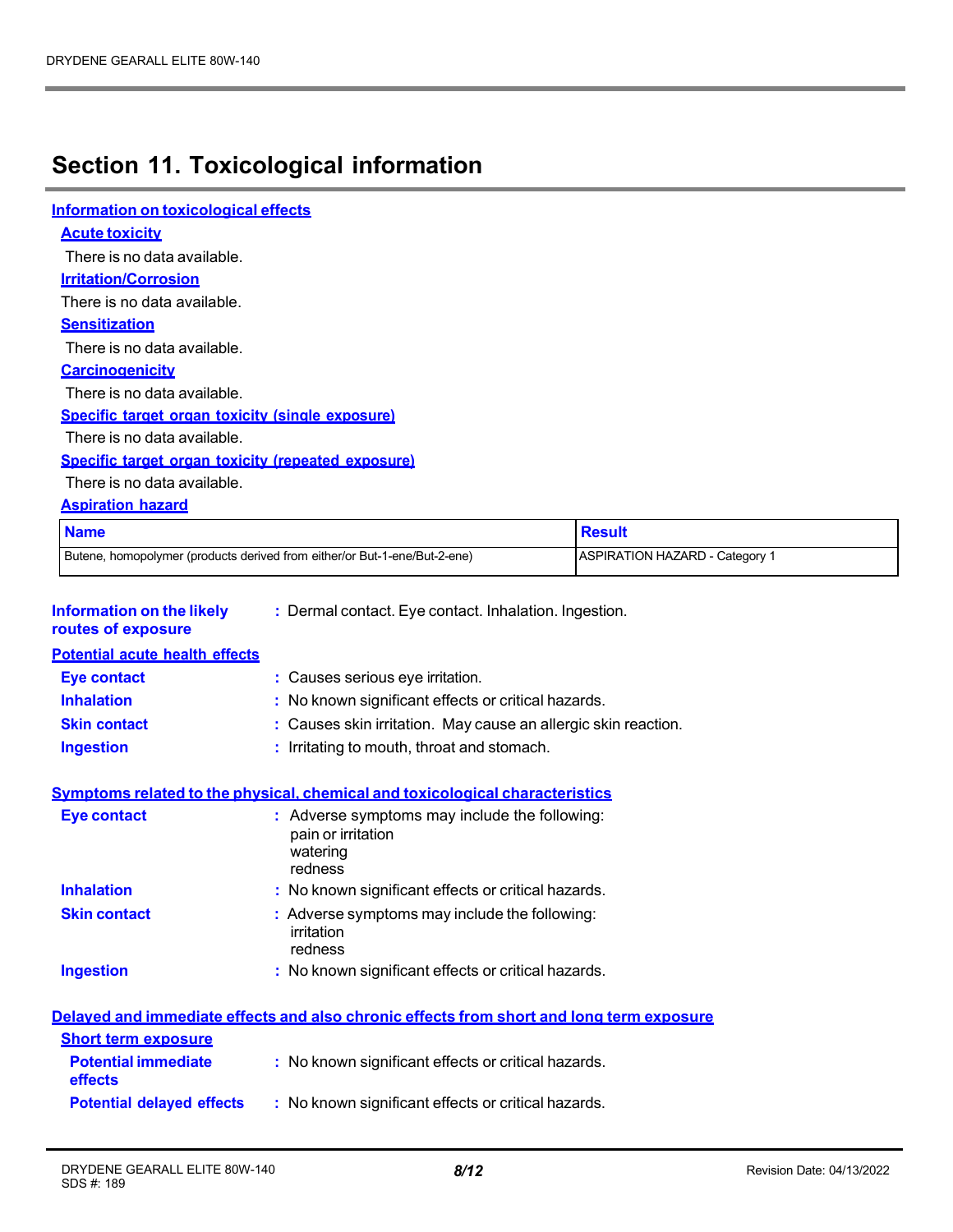| Long term exposure                      |                                                                                                          |
|-----------------------------------------|----------------------------------------------------------------------------------------------------------|
| <b>Potential immediate</b><br>effects   | : No known significant effects or critical hazards.                                                      |
| <b>Potential delayed effects</b>        | : No known significant effects or critical hazards.                                                      |
| <b>Potential chronic health effects</b> |                                                                                                          |
| <b>General</b>                          | : Once sensitized, a severe allergic reaction may occur when subsequently exposed to<br>very low levels. |
| <b>Carcinogenicity</b>                  | : No known significant effects or critical hazards.                                                      |
| <b>Mutagenicity</b>                     | : No known significant effects or critical hazards.                                                      |
| <b>Teratogenicity</b>                   | : No known significant effects or critical hazards.                                                      |
| <b>Developmental effects</b>            | : No known significant effects or critical hazards.                                                      |
| <b>Fertility effects</b>                | : No known significant effects or critical hazards.                                                      |

### **Numerical measures of toxicity**

**Acute toxicity estimates**

There is no data available.

## **Section 12. Ecological information**

### **Toxicity**

There is no data available.

#### **Persistence and degradability**

There is no data available.

### **Bioaccumulative potential**

| <b>Product/ingredient name</b>                                                           | $LoaPow$   | <b>BCF</b>  | <b>Potential</b> |
|------------------------------------------------------------------------------------------|------------|-------------|------------------|
| Butene, homopolymer (products<br>I derived from either/or But-1-ene/But-<br>$2$ -ene $)$ | 7.6 to 7.8 | 314 to 1882 | high             |

### **Mobility in soil**

**Soil/water partition**  coefficient (Koc)

**:** There is no data available.

**Other adverse effects :** No known significant effects or critical hazards.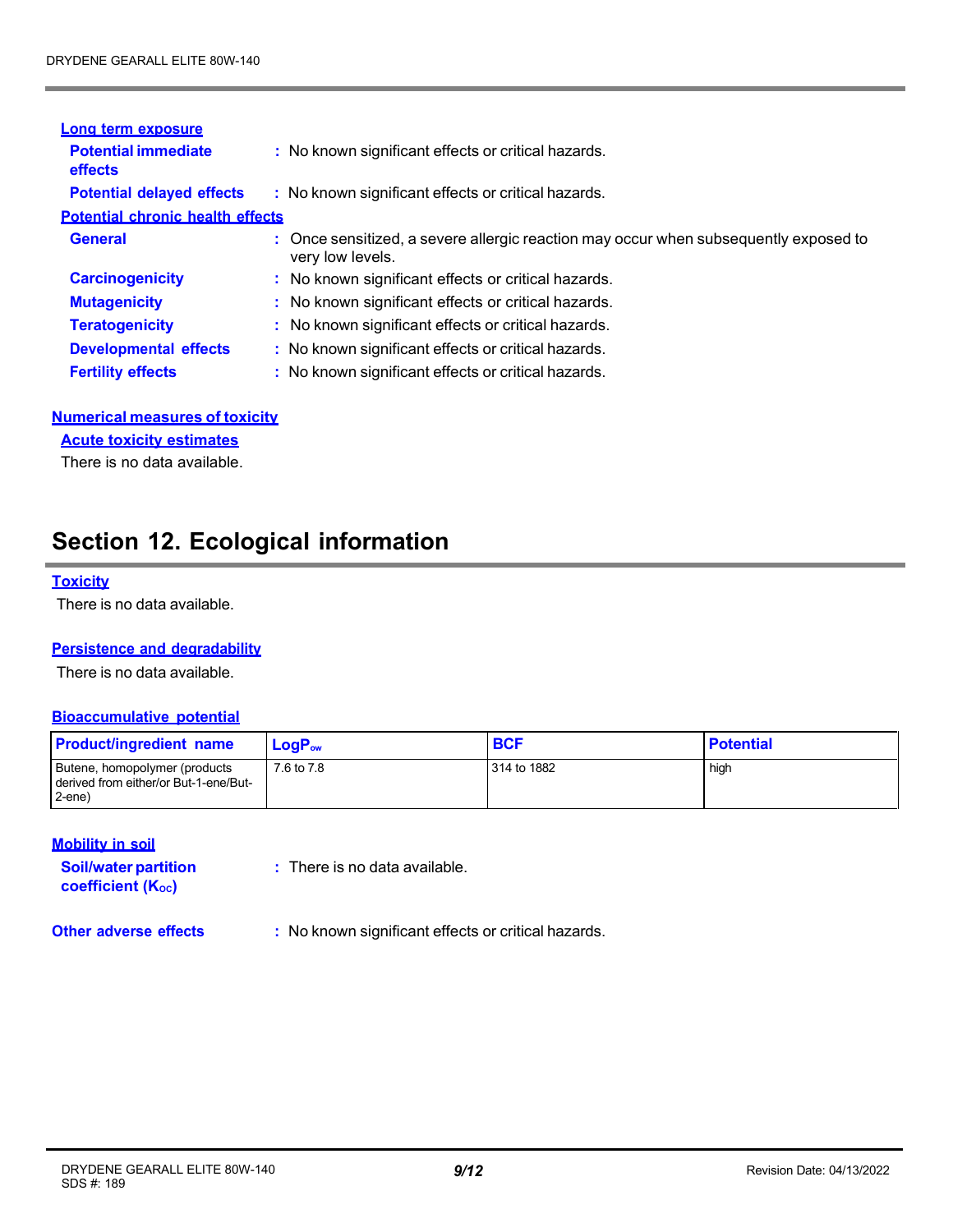## **Section 13. Disposal considerations**

#### **Disposal methods :** The generation of waste should be avoided or minimized wherever possible. Disposal of this product, solutions and any by-products should comply with the requirements of environmental protection and waste disposal legislation and any regional local authority requirements. Dispose of surplus and non-recyclable products via a licensed waste disposal contractor. Waste should not be disposed of untreated to the sewer unless fully compliant with the requirements of all authorities with jurisdiction. Waste packaging should be recycled. Incineration or landfill should only be considered when recycling is not feasible. This material and its container must be disposed of in a safe way. Care should be taken when handling empty containers that have not been cleaned or rinsed out. Empty containers or liners may retain some product residues. Avoid dispersal of spilled material and runoff and contact with soil, waterways, drains and sewers.

## **Section 14. Transport information**

|                                      | <b>DOT Classification</b> | <b>IMDG</b>    | <b>IATA</b>    |
|--------------------------------------|---------------------------|----------------|----------------|
| <b>UN number</b>                     | Not regulated.            | Not regulated. | Not regulated. |
| <b>UN proper</b><br>shipping name    |                           |                |                |
| <b>Transport</b><br>hazard class(es) |                           |                |                |
| <b>Packing group</b>                 | $\blacksquare$            | -              | -              |
| <b>Environmental</b><br>hazards      | No.                       | No.            | No.            |
| <b>Additional</b><br>information     |                           |                |                |

**AERG :** Not applicable.

**Special precautions for user**

**: Transport within user's premises:** always transport in closed containers that are upright and secure. Ensure that persons transporting the product know what to do in the event of an accident or spillage.

**Transport in bulk according to Annex II of MARPOL 73/78 and the IBC Code :** Not available.

# **Section 15. Regulatory information**

| <b>U.S. Federal regulations</b> | : TSCA 8(a) CDR Exempt/Partial exemption: Not determined                  |
|---------------------------------|---------------------------------------------------------------------------|
|                                 | United States inventory (TSCA 8b): All components are listed or exempted. |
|                                 | Clean Water Act (CWA) 311: Propylene oxide                                |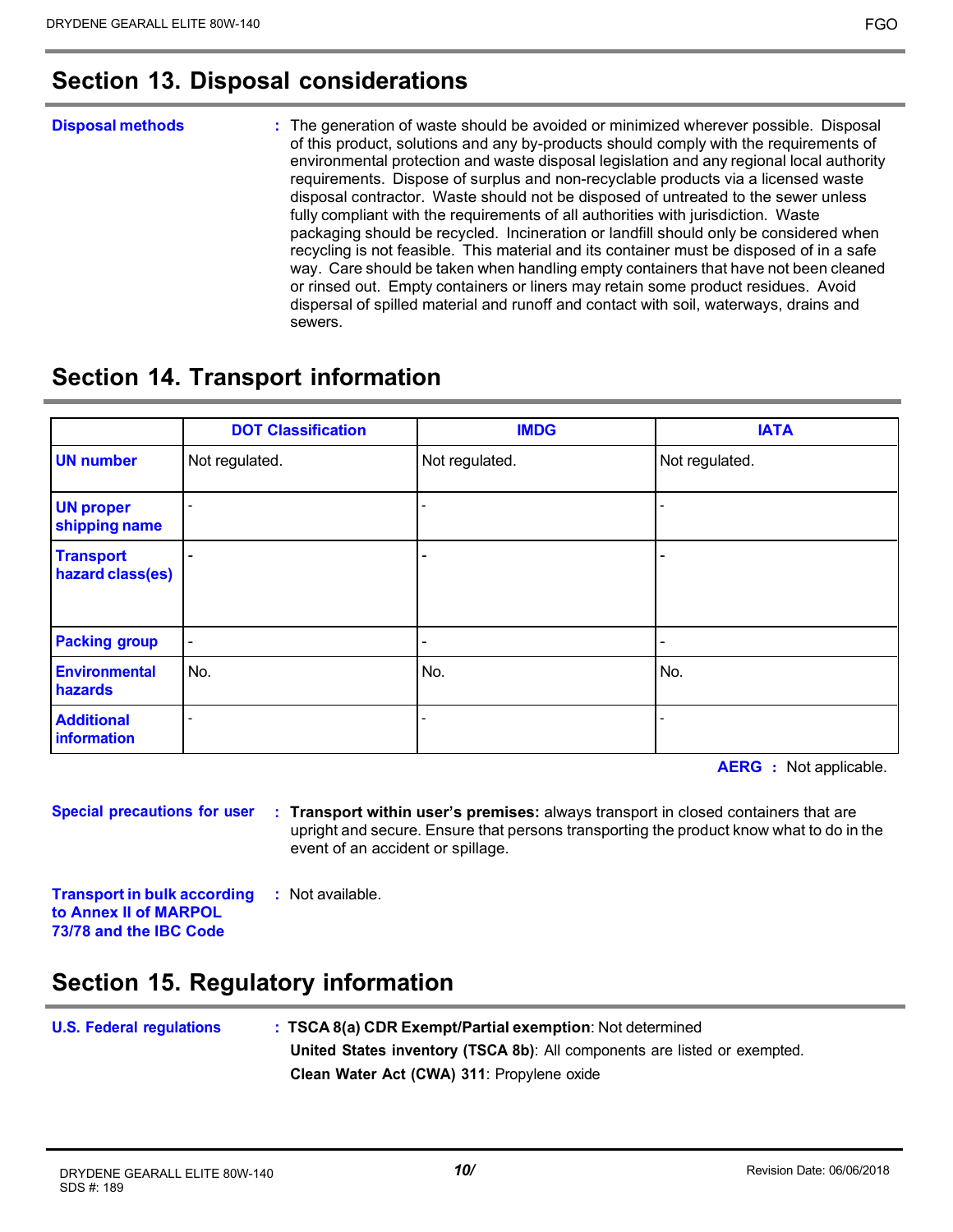| <b>Clean Air Act Section 112</b><br>(b) Hazardous Air<br><b>Pollutants (HAPs)</b> | : Not listed |
|-----------------------------------------------------------------------------------|--------------|
| <b>Clean Air Act Section 602</b><br><b>Class I Substances</b>                     | : Not listed |
| <b>Clean Air Act Section 602</b><br><b>Class II Substances</b>                    | : Not listed |
| <b>DEA List I Chemicals</b><br>(Precursor Chemicals)                              | : Not listed |
| <b>DEA List II Chemicals</b><br>(Essential Chemicals)                             | : Not listed |

#### **SARA 302/304**

**Composition/information on ingredients**

|                                   |                        |              | <b>SARA 302 TPQ</b> |           | <b>SARA 304 RQ</b> |           |
|-----------------------------------|------------------------|--------------|---------------------|-----------|--------------------|-----------|
| <b>Name</b>                       | $\frac{9}{6}$          | <b>EHS</b>   | (lbs)               | (gallons) | (Ibs)              | (gallons) |
| Ethylene oxide<br>Propylene oxide | $0 - 0.1$<br>$0 - 0.1$ | Yes.<br>Yes. | 1000<br>10000       | 1444.3    | 10<br>100          | 14.4      |

## **SARA 304 RQ :** 13333333.3 lbs / 6053333.3 kg [1796765.7 gal / 6801498.1 L]

#### **SARA 311/312**

**Classification :** Immediate (acute) health hazard

### **Composition/information on ingredients**

| <b>Name</b>                                                                  | $\frac{9}{6}$          | <b>Fire</b><br>hazard | <b>Sudden</b><br>release of<br><b>pressure</b> | <b>Reactive</b> | Immediate<br>(acute)<br>health<br>hazard | <b>Delayed</b><br>(chronic)<br>health<br>hazard |
|------------------------------------------------------------------------------|------------------------|-----------------------|------------------------------------------------|-----------------|------------------------------------------|-------------------------------------------------|
| Butene, homopolymer (products derived from<br>either/or But-1-ene/But-2-ene) | $30 - 60$<br>$0.1 - 1$ | No.<br>No.            | No.<br>No.                                     | No.<br>No.      | Yes.<br>Yes.                             | No.<br>No.                                      |
| Long-chain alkyl amine<br>Long-chain alkenyl amine                           | $0.1 - 1$              | No.                   | No.                                            | No.             | Yes.                                     | No.                                             |

#### **State regulations**

| <b>Massachusetts</b> | : The following components are listed: Distillates, hydrotreated light paraffinic                                                |
|----------------------|----------------------------------------------------------------------------------------------------------------------------------|
| <b>New York</b>      | : None of the components are listed.                                                                                             |
| <b>New Jersey</b>    | : The following components are listed: Distillates, hydrotreated heavy<br>paraffinic; Distillates, hydrotreated light paraffinic |
| <b>Pennsylvania</b>  | : None of the components are listed.                                                                                             |

#### **California Prop. 65**

**WARNING:** This product contains less than 0.1% of a chemical known to the State of California to cause cancer. **WARNING:** This product contains less than 1% of a chemical known to the State of California to cause birth defects or other reproductive harm.

| Ingredient name | <b>Cancer</b> | <b>Reproductive</b> | No significant risk<br>level | <b>Maximum</b><br>acceptable dosage<br>level |
|-----------------|---------------|---------------------|------------------------------|----------------------------------------------|
| Ethylene oxide  | Yes.          | Yes.                | Yes.                         | Yes.                                         |
| 1,4-Dioxane     | Yes.          | No.                 | Yes.                         | No.                                          |
| Propylene oxide | Yes.          | No.                 | No.                          | No.                                          |
| Ethyl acrylate  | Yes.          | IN <sub>o</sub>     | No.                          | No.                                          |